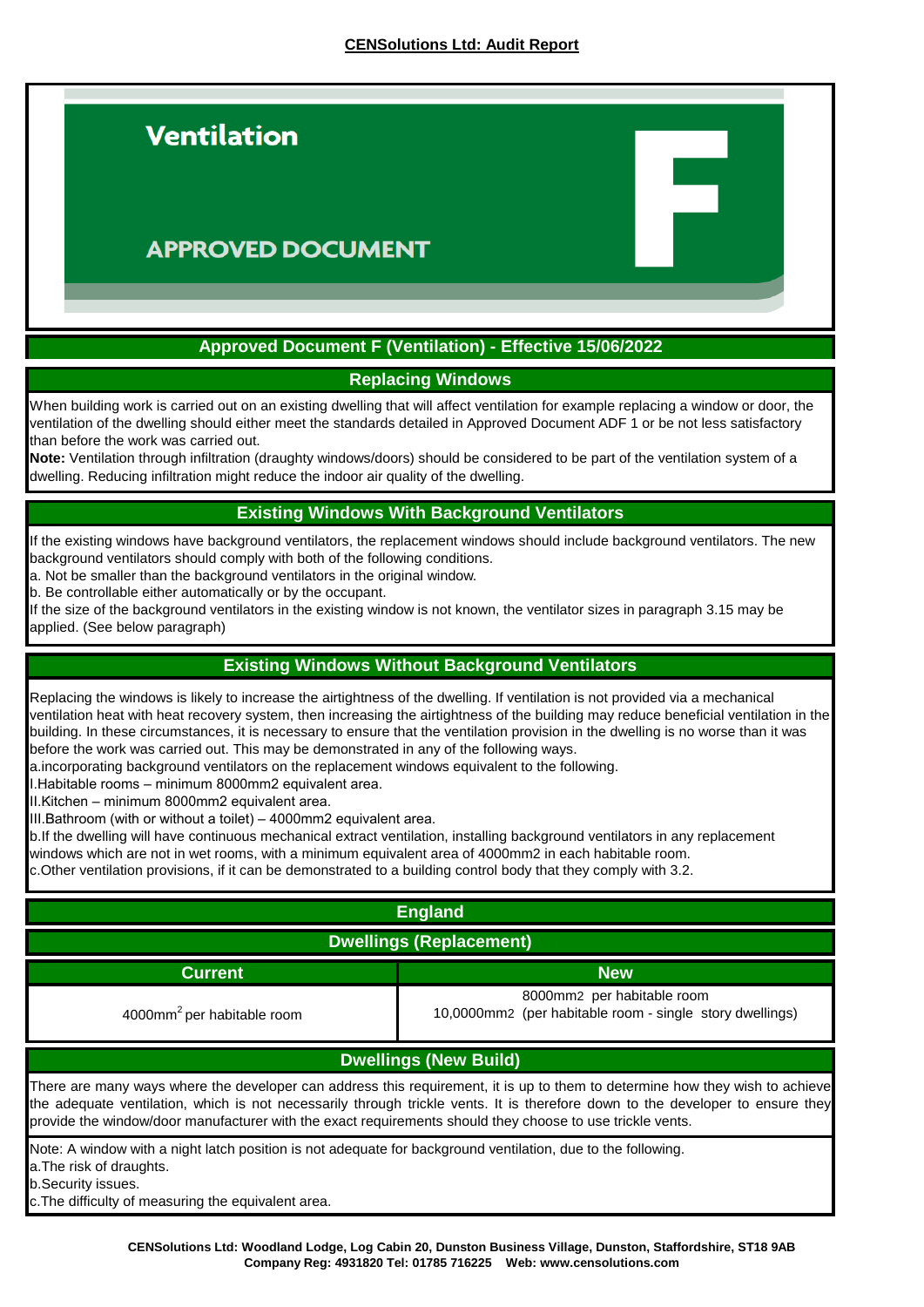# **Conservation of** fuel and power

### **APPROVED DOCUMENT**

**Changes to Approved Document L (Conservation of fuel and power) - Effective 15/06/2022**

| <b>England</b><br><b>Dwellings (Replacement)</b>                               |                                                                                                                                                                                                                                                                                                                                                                                                                                       |  |
|--------------------------------------------------------------------------------|---------------------------------------------------------------------------------------------------------------------------------------------------------------------------------------------------------------------------------------------------------------------------------------------------------------------------------------------------------------------------------------------------------------------------------------|--|
|                                                                                |                                                                                                                                                                                                                                                                                                                                                                                                                                       |  |
| Windows overall U value of 1.6 W/( $m^2$ K) or WER<br>Band "C" or better       | Windows overall U value of 1.4 W/(m2 K) or WER Band "B" or<br>better.<br>Timber Windows overall U value of 1.6 W/(m2 K) or<br>Window Energy Rating Band "C" is permissible until the 14th<br>June 2023. This is to give the manufacturers the time to<br>transition to the standard in this table 4.2. From the 15th June<br>2023 overall U value of 1.4 W/(m2 K) or WER Band "B"<br>applies.                                         |  |
| Doors overall U value of 1.8W(/m <sup>2</sup> K) or DSER Band<br>"E" or better | Doors overall U value of 1.4W(/m2 K), or DSER<br>Band "C" where the glazed area is $> 60\%$ , other<br>doors DSER Band "B" or better.<br>Timber doors, a maximum U- value of 1.8<br>W/(m2.K) or Doorset Energy Rating Band E is permissible until<br>the 14th June 2023. This is to give manufacturers time to<br>transition to the standard in this table 4.2. From the 15th June<br>2023 the full standard of 1.4 W/(m2.K) applies. |  |

**Dwellings (New Build)**

With regards to New Build, the quoted values are the requirements using the elemental method. There is a limiting value which the builder can use should they have made improvements in other areas on the thermal performance of the dwelling, this is proved by their SAP calculation.

| <b>Current</b>                                                                                                                                                                             | <b>New</b>                                                                                 |
|--------------------------------------------------------------------------------------------------------------------------------------------------------------------------------------------|--------------------------------------------------------------------------------------------|
| Windows overall U value of 1.4 W/( $m^2$ K) with a<br>minimum g value 0.63, with a limiting value 2.0                                                                                      | Windows & Doors with greater than 60% glazed area an<br>overall U value of 1.2 $W/(m^2 K)$ |
| $W/(m^2 K)$                                                                                                                                                                                | The limiting value is 1.6 $W/(m^2 K)$                                                      |
| Doors overall U value of 1.4 $W/(m^2 K)$ with a<br>minimum g value 0.63, with a limiting value 2.0<br>$W/(m^2 K)$ . Solid doors 1.0 W/( $m^2 K$ ) with a limiting<br>value 2.0 $W/(m^2 K)$ | Opaque doors or Semi-glazed doors (30 - 60% glazed area)                                   |
|                                                                                                                                                                                            | an overall U value of 1.0 $W/(m^2 K)$ .                                                    |
|                                                                                                                                                                                            | The limiting value is 1.6 W( $/m^2$ K).                                                    |